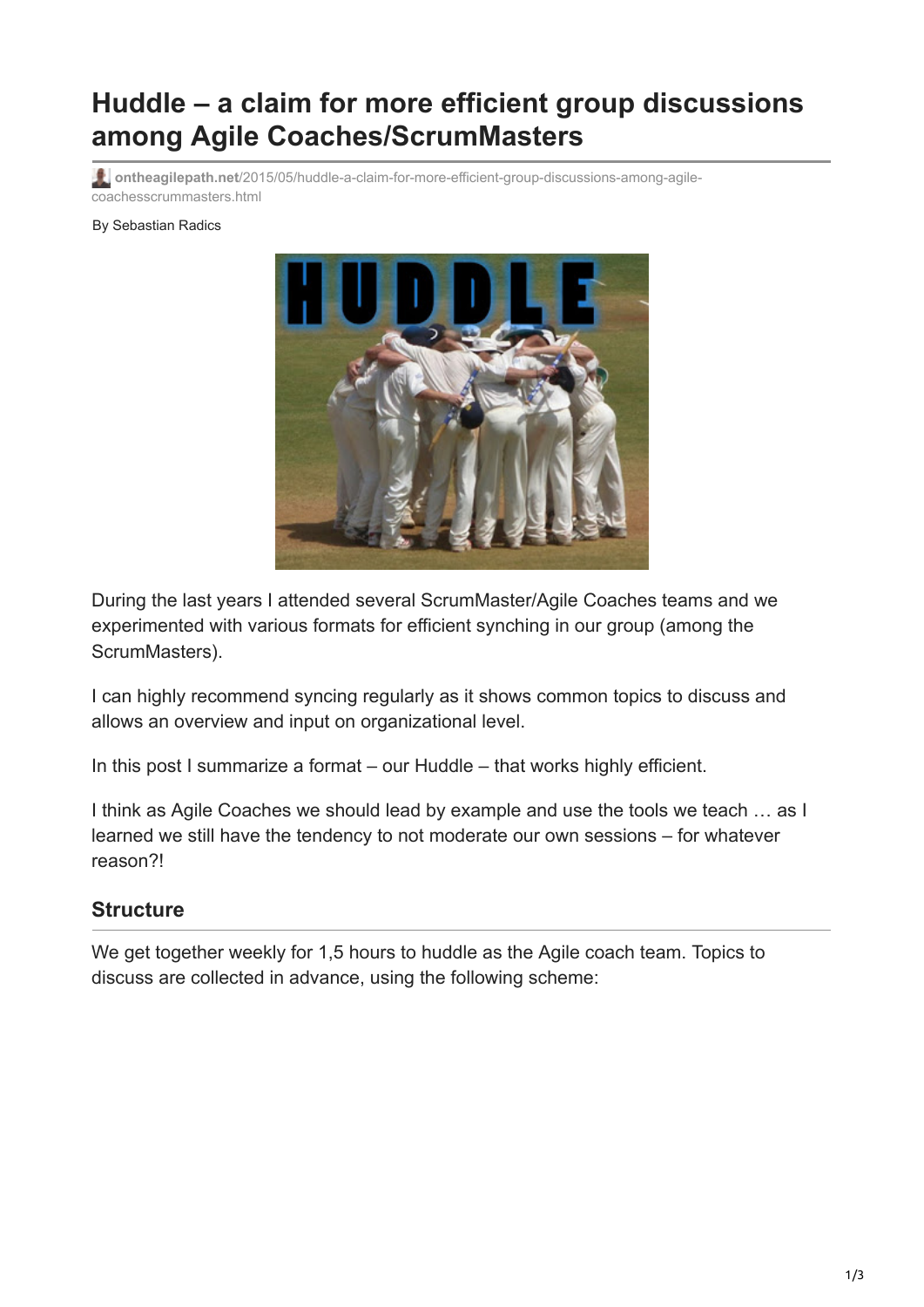| <b>LTOPIC</b>                                                      | WHO              |     | TIME / VOTES |
|--------------------------------------------------------------------|------------------|-----|--------------|
| <b>Decision Process</b><br>Why: For solid decision in<br>our group | <b>Sebastian</b> | 15' | **           |
|                                                                    |                  |     |              |

*Topic:* What shall we discuss and why is it important to be discussed?

*Who:* Who asked for discussing it and will explain the background?

*Time:* How long do we approximately need to discuss it?

*Votes:* How many team members support this topic – the more votes, the more likely it will be discussed.

*\*:* How often was this topic postponed (4 \* = let's remove it from the list of topics)? We start from top voting down and try to discuss as much topics as possible within the given time frame.

Topics longer than 20′ will just get shortly announced and a support and preparation by a smaller group will be set up.

### **Moderation**

In the round of experts for moderation interestingly it needs an even more tough moderation **b** 

We timebox every item to the proposed time initially. We can extend the topic if the group indicates the need. We extend by half the time proposed and every extend will half the time again. (e.g.  $10' + 5' + 2'$ )

To make decisions we [check for consensus](http://www.ontheagilepath.net/2015/05/efficient-group-decisions-using-7.html) (by hand signals). It really helps to ensure the support by every team member and avoid not necessary discussion if the group already can reach an agreement.

All results are protocoled immediately. Action items are assigned during protocoling. We use Confluence, including the voting plugin and edit the page during the session. This way everyone can follow and we share a common understanding.

Items that we discussed during the last 4 session are shortly announced and get removed from the list (in case it was of high importance the person connected with the topic need to pitch it once again and explain it better why it should be discussed in the group).

## **The team building aspect**

During huddles we exercise heavily how to behave in our group. We try to listen to everyone, show by hand signals that we would like to speak next.